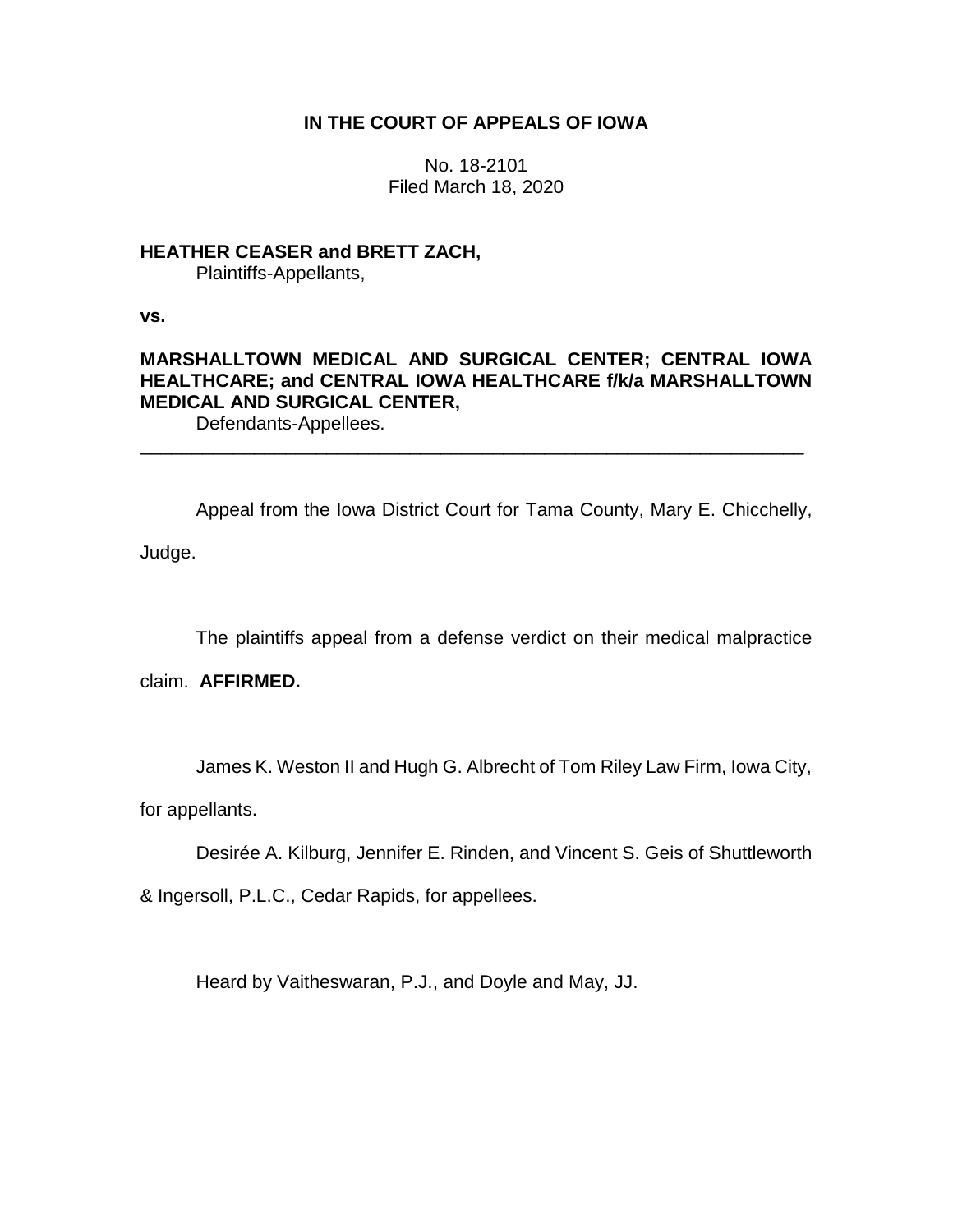#### **DOYLE, Judge.**

 $\overline{a}$ 

Heather Ceaser and her daughter, Brett Zach, appeal from a defense verdict on their medical malpractice claim. The sole issue on appeal is whether the district court abused its discretion in excluding a statement allegedly made by one of the defendants' employees as inadmissible hearsay. Finding it did not, we affirm.

#### **I. Background Facts and Proceedings.**

Zach was at the Marshalltown Medical & Surgical Center in Toledo for a sports physical when a nurse administered the first of three vaccinations for Human Papillomavirus (HPV). Zach sat on the exam table while a nurse administered the shot. Zach fainted and fell from the table, hitting her head.

An ambulance transported Zach to the defendant's emergency room in Marshalltown, where Rebecca Miller, a physician's assistant, examined her. Ceaser claims that after she explained what led to Zach's fall, Miller<sup>1</sup> told her that "the HPV shot is known to cause fainting and they are trained to have anyone who gets that shot to lie flat."

Several days later, Ceaser called the clinic about scheduling an appointment with a specialist. A handwritten note detailing the call was placed in Zach's medical record. According to the note, Heather claimed "the ER nurse told her that she was always trained to have a person lay down after immunizations."

 $1$  Ceaser did not know Miller's name or her job title when she testified at trial. Because Miller treated Zach in the emergency department, the defendants "understood" that Ceaser was referring to Miller.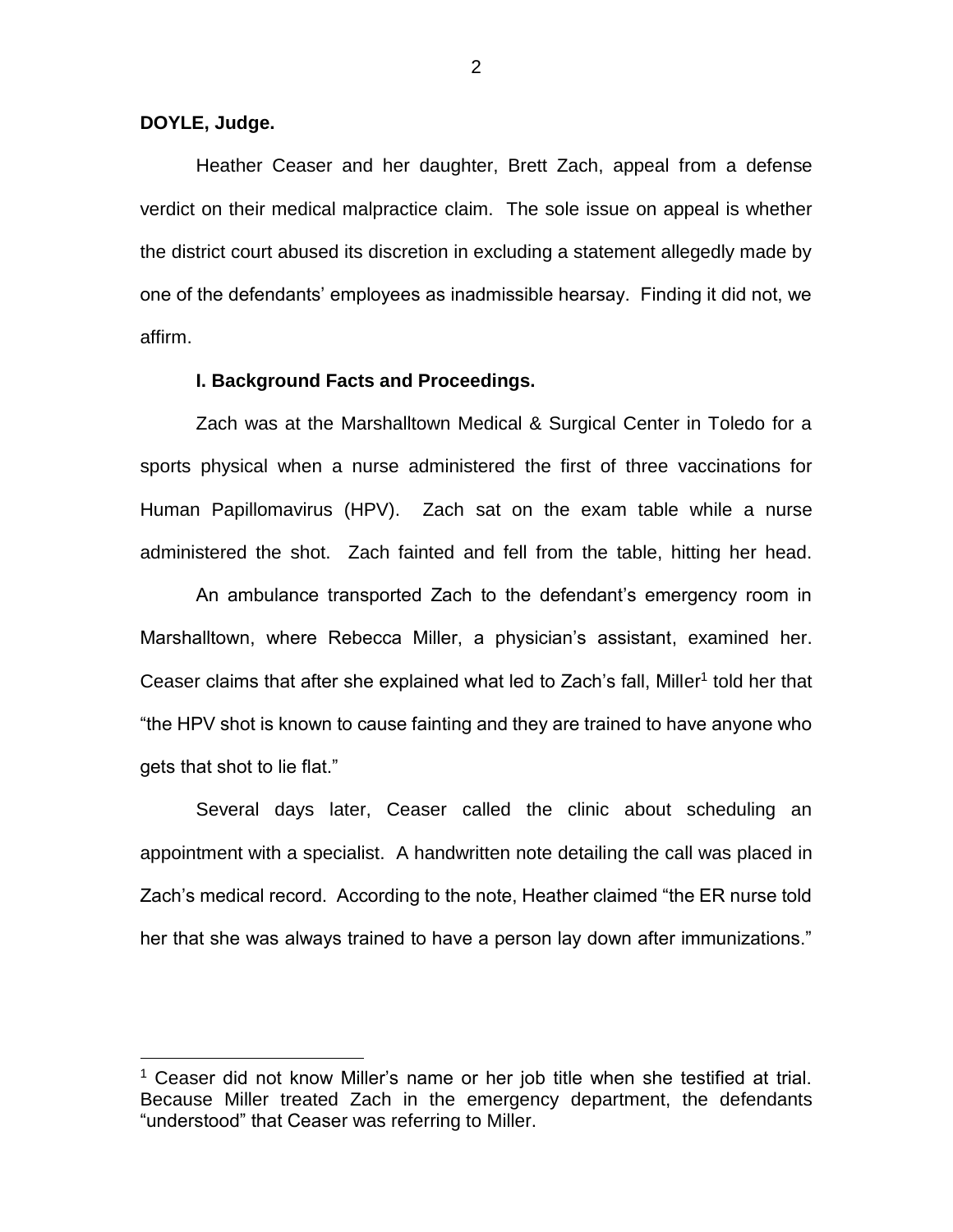Ceaser filed a medical malpractice claim on her daughter's behalf,<sup>2</sup> alleging the defendants provided negligent medical treatment. Both parties called expert witnesses to testify at trial, and those experts gave conflicting evidence on whether allowing Zach to remain seated on the exam table during and after the vaccine breached the standard of care. To support their claim that the defendants breached the standard of care, the plaintiffs wanted to introduce evidence of Miller's statement to Ceaser into evidence, $3$  but the trial court excluded it as hearsay. At the close of trial, the jury returned a verdict for the defendants. The plaintiffs now appeal, challenging the trial court's evidentiary ruling on the admissibility of Miller's statement.

### **II. Scope and Standard of Review.**

We review challenges to the district court's evidentiary rulings for an abuse of discretion. *See Hawkins v. Grinnell Reg'l Med. Ctr.*, 929 N.W.2d 261, 265 (Iowa 2019). But if we have to interpret a rule of evidence, we review for correction of errors at law. *See id.* Likewise, we review a claim that a statement falls under an exception to the hearsay rule for correction of errors at law. *See id.*

#### **III. Admissibility of the Evidence.**

 $\overline{a}$ 

A statement is hearsay if "[t]he declarant does not make [it] while testifying at the current trial or hearing" and "[a] party offers [it] into evidence to prove the truth of the matter asserted in the statement." *See* Iowa R. Evid. 5.801(c). Although such statements are generally inadmissible, *see* Iowa R. Evid. 5.802,

 $2$  Zach was fifteen years old at the time of her injury. She was still a minor when Ceaser filed the lawsuit but turned eighteen before trial.

 $3$  The plaintiffs deposed Miller before trial but did not ask her about the statement, and they did not call Miller as a witness at trial.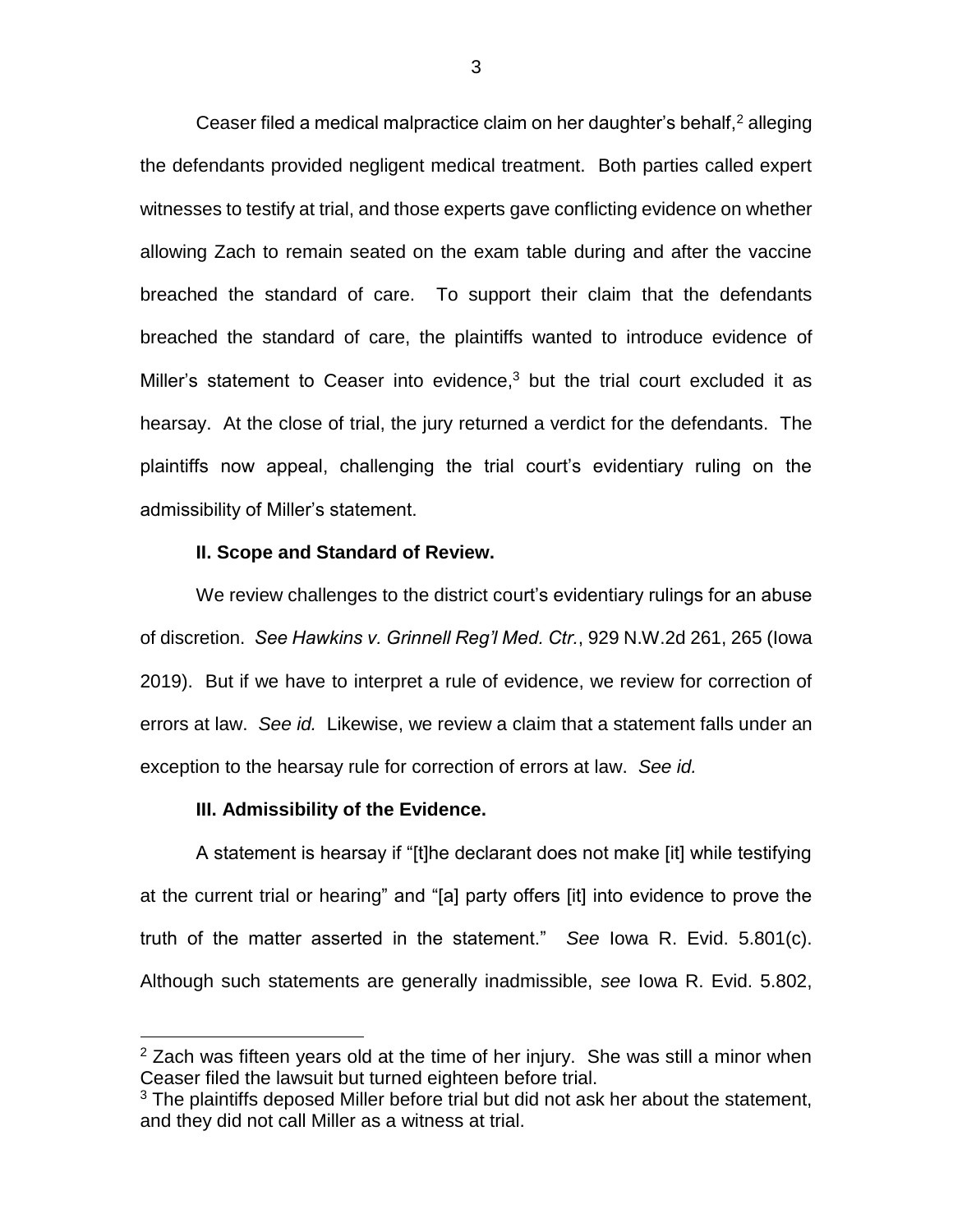they are not considered hearsay if made by an opposing party, *see* Iowa R. Evid. 5.801(d)(2). Under rule 5.801(d)(2)(D), a statement is admissible against an opposing party if "made by the party's agent or employee on a matter within the scope of that relationship and while it existed." Because the defendants employed Miller when she treated Zach in the emergency room, the plaintiffs claim her statement is admissible.

Miller made the statement out of court, and the plaintiffs offered it for the truth of the matter asserted; on its face, it is hearsay. As the party seeking to introduce the statement into evidence under rule 5.801(d)(2)(D), the plaintiffs bore the burden of showing Miller was speaking within the scope of her employment. *See Annear v. State*, 454 N.W.2d 869, 873 (Iowa 1990) (finding statement allegedly made by an employee inadmissible because it met the criteria for hearsay facially and the plaintiffs failed to make the foundational showing the declarant was speaking within the scope of employment); *see also Gulbranson v. Duluth, Missabe & Iron Range Ry. Co*., 921 F.2d 139, 142 (8th Cir. 1990) (noting that to admit the evidence under the federal equivalent of rule  $5.801(d)(2)(D)$ , the proffering party must "lay a foundation to show that an otherwise excludible statement relates to a matter within the scope of the agent's employment").

The defendants argue that the plaintiffs failed to lay the foundation to show Miller was acting within the scope of her employment when she made a statement to Ceaser about the standard of care. They claim that showing an employee made a statement is not enough. They claim the plaintiffs must also show the extent of Miller's authority to make such a statement. In support, the defendants cite *Friedman v. Forest City*, 30 N.W.2d 752, 760-61 (Iowa 1948), in which the supreme

4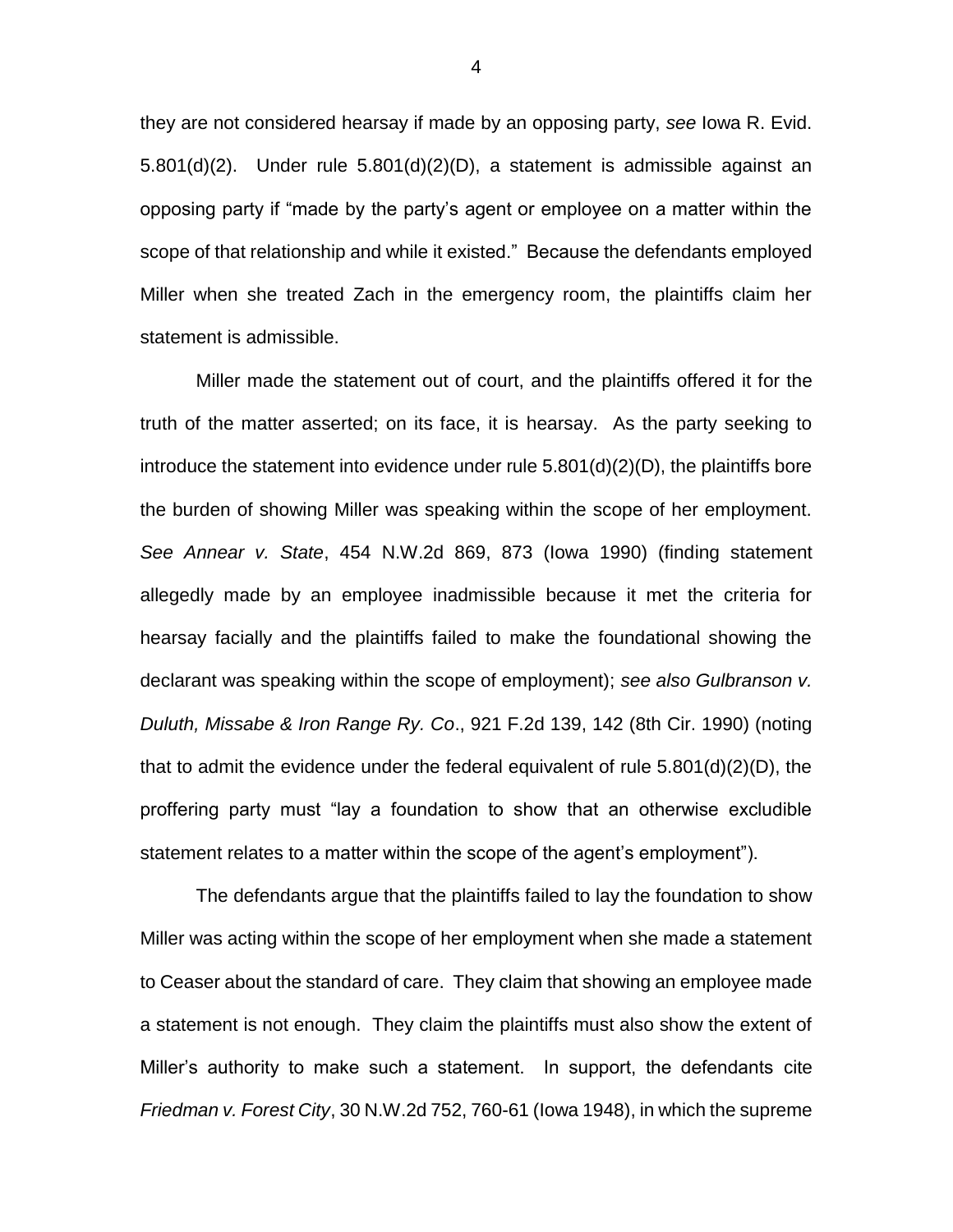court held a municipal employee's statements inadmissible because the plaintiffs failed to show the employee made the statements in the scope of employment. The court found that the employee "was employed to work for the city, not to talk for it." *Friedman*, 30 N.W.2d at 761. But *Friedman* preceded our rules of evidence, which envision a broader category of statements being admitted. *See* 7 Laurie Kratky Doré, *Iowa Practice Series: Evidence* § 5.801:14 (Nov. 2019 update).

Formerly in Iowa, statements of an agent, to be admissible against the principal, had to have been made while in the performance of his agency and must have related to the subject matter of the agency. The foregoing standard had been interpreted narrowly by the Iowa Supreme Court. For example, a municipal employee hired to provide a service to the municipality as an engineer at a power plant but not to be a spokesperson for the municipality could not make admissions binding on the defendant although the declarations related to potential engineering problems at the power plant. Rule 5.801(d)(2)(D) now makes statements by both an agent and an employee admissible if the statements related to matters within the scope of employment.

*Id.* (footnotes omitted). "[A]n act is deemed to be within the scope of one's employment 'where such act is necessary to accomplish the purpose of the employment and is intended for such purpose.'" *Godar v. Edwards*, 588 N.W.2d 701, 705–06 (Iowa 1999) (citation omitted).

The plaintiffs wanted to introduce evidence of Miller's statement to support their expert witness's testimony on the standard of care and to contradict the testimony of the defendants' expert witnesses. But, here too, a party must meet foundation requirements to admit evidence on the standard of care. *See Aliotta v. Nat'l R.R. Passenger Corp*., 315 F.3d 756, 763 (7th Cir. 2003) (noting that "the rules calling for generous treatment of party-opponent admissions still do not stand for the proposition that Rule 801(d)(2) trumps all other Federal Rules of Evidence").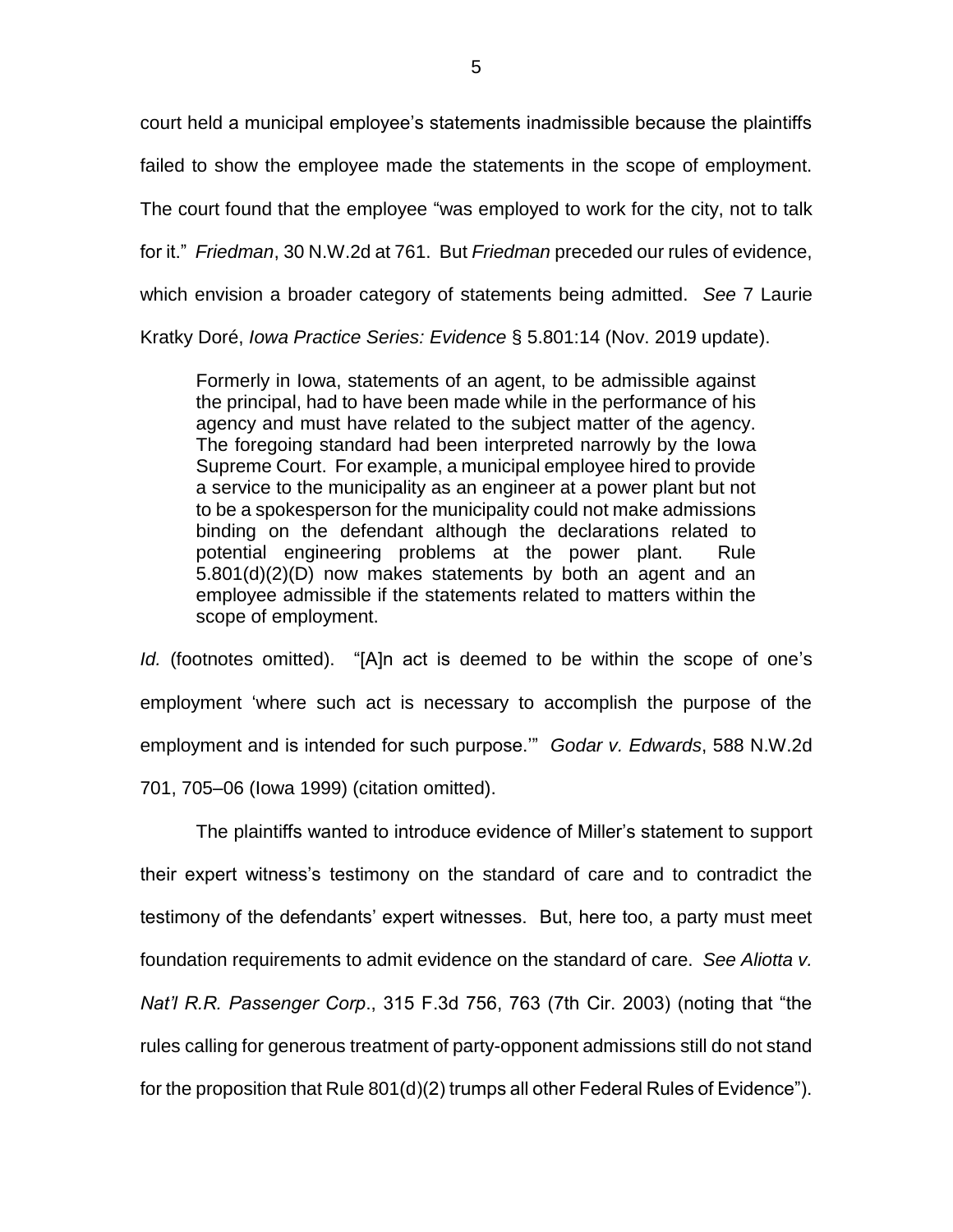Generally, "only experts can testify and establish the standard of care and the skill required. . . . Iowa law permits only testimony upon appropriate standard of care by an expert who has qualifications, related directly to the medical problem at issue and type of treatment administered." *Hill v. McCartney*, 590 N.W.2d 52, 56 (Iowa Ct. App. 1998). We have observed that "extrajudicial admissions can supply the necessary expert testimony in malpractice cases." *Id.* at 57. But *Hill* involved statements made by a defendant-physician about his own treatment of the plaintiff; as the treating physician, he was qualified to opine that his treatment fell below the standard of care. *Id*. at 56. A statement about the standard of care owed in medical treatment is not admissible as an admission by an employee of the defendant to establish the standard of care when the employee is a lay person, however. *See Aliotta*, 315 F.3d 756, 763 (7th Cir. 2003) ("[W]e see no good reason why unqualified and unreliable scientific knowledge should be exempted from the expert evidence rules simply because the speaker is an employee of a partyopponent.").

Perhaps the court could infer that administering vaccinations was within Miller's scope of employment and that she had the necessary expertise to opine as to the standard of care required in doing so. But the only evidence being presented here—that Miller "was always trained" to have a patient lie down for vaccinations—does not provide information about where Miller received the training and from whom. Nor does it establish that her training is recognized as the minimum standard of care in administering vaccinations. The parties presented expert witnesses to establish the standard of care, and although the plaintiffs believe Miller's testimony would have bolstered their expert's testimony,